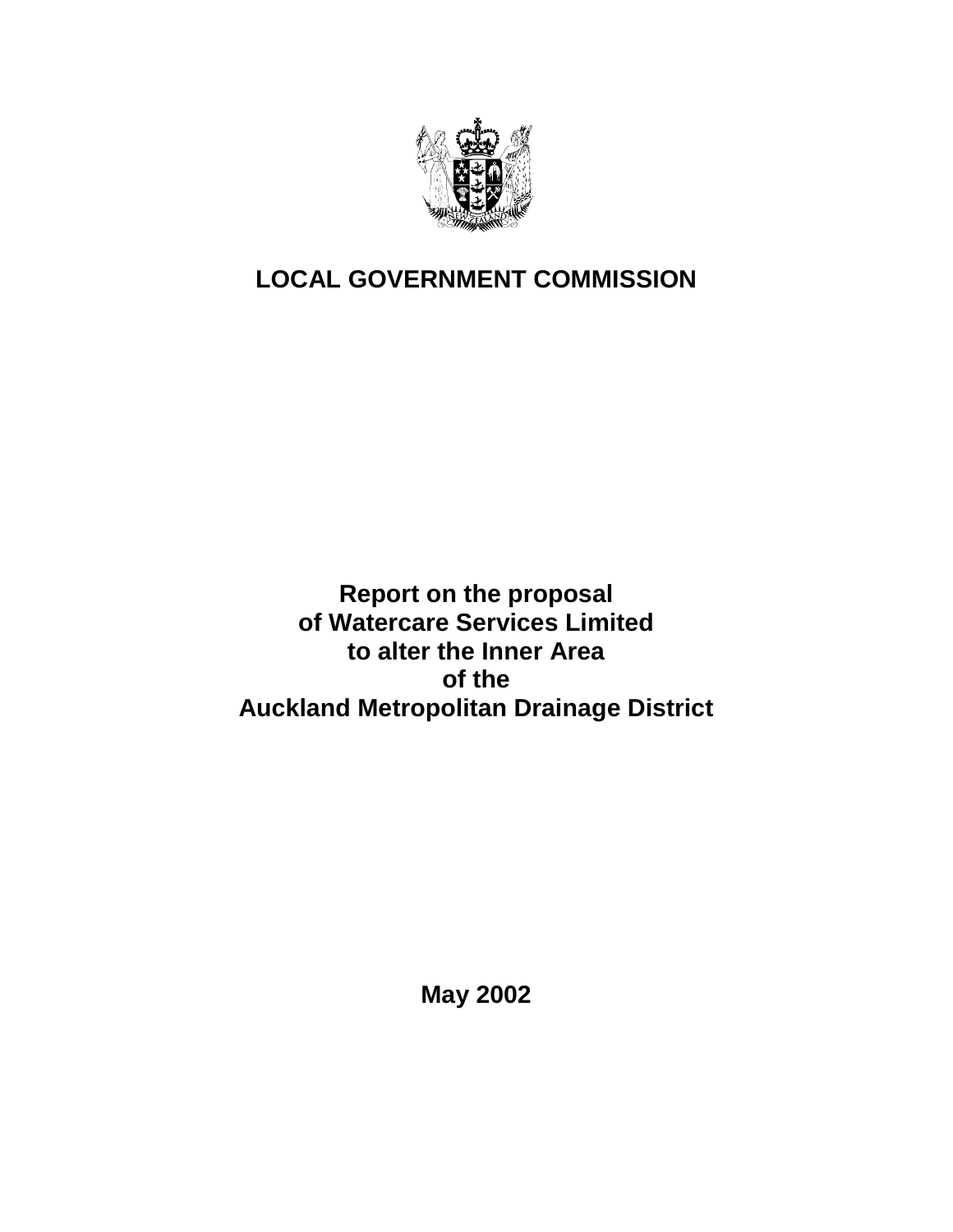# **INTRODUCTION**

- 1 On 17 January 2002, Her Excellency the Governor-General wrote to the Chairman of the Local Government Commission, directing the Commission under section 8(3) of the Auckland Metropolitan Drainage Act 1960 ("the Act") to inquire into and report on the proposal of Watercare Services Limited ("WSL") to alter the Inner Area of the Auckland Metropolitan Drainage District ("the Inner Area").
- 2 This report recommends that the Governor-General proceed to issue an Order in Council altering the boundaries of the Inner Area as proposed by WSL in its petition.

# **BACKGROUND**

- 3 On 4 October 2001 WSL publicly notified, in accordance with section 8 of the Act, its proposal to extend the Inner Area to include certain parcels of land located in the districts of Manukau City and Waitakere City. The public notice notified interested persons of the right to make an objection to the proposal by 5 November 2001.
- 4 On 2 November 2001, Mr Peter Mawhinney, on behalf of a number of companies and trusts, forwarded to the Minister of Internal Affairs an objection to the WSL proposal. The objection sought the inclusion of 6.7987 hectares of land at Swanson ("the Mawhinney block") within the Inner Area.
- 5 The Commission received its direction from the Governor-General on 18 January 2002.
- 6 On receipt of the Governor-General's direction, the Commission decided to invite the following persons and organisations to make written submissions on the WSL proposal and the objection received from Mr Peter Mawhinney:
	- WSL
	- Mr Peter Mawhinney
	- Waitakere City Council
	- Manukau City Council
	- Auckland Regional Council.

Submissions were received from WSL and the local authorities. Mr Mawhinney did not make a submission. The submissions are attached as Appendix A.

#### **THE PURPOSE OF THE INNER AREA**

7 The division of the Auckland Metropolitan Drainage District into an Inner Area and an Outer Area enables WSL to manage the capacity of its wastewater treatment system on a regional basis. The Inner Area operates to limit the number of users that can connect to WSL's wastewater treatment system. Within the Inner Area territorial authorities may connect to any main sewer operated by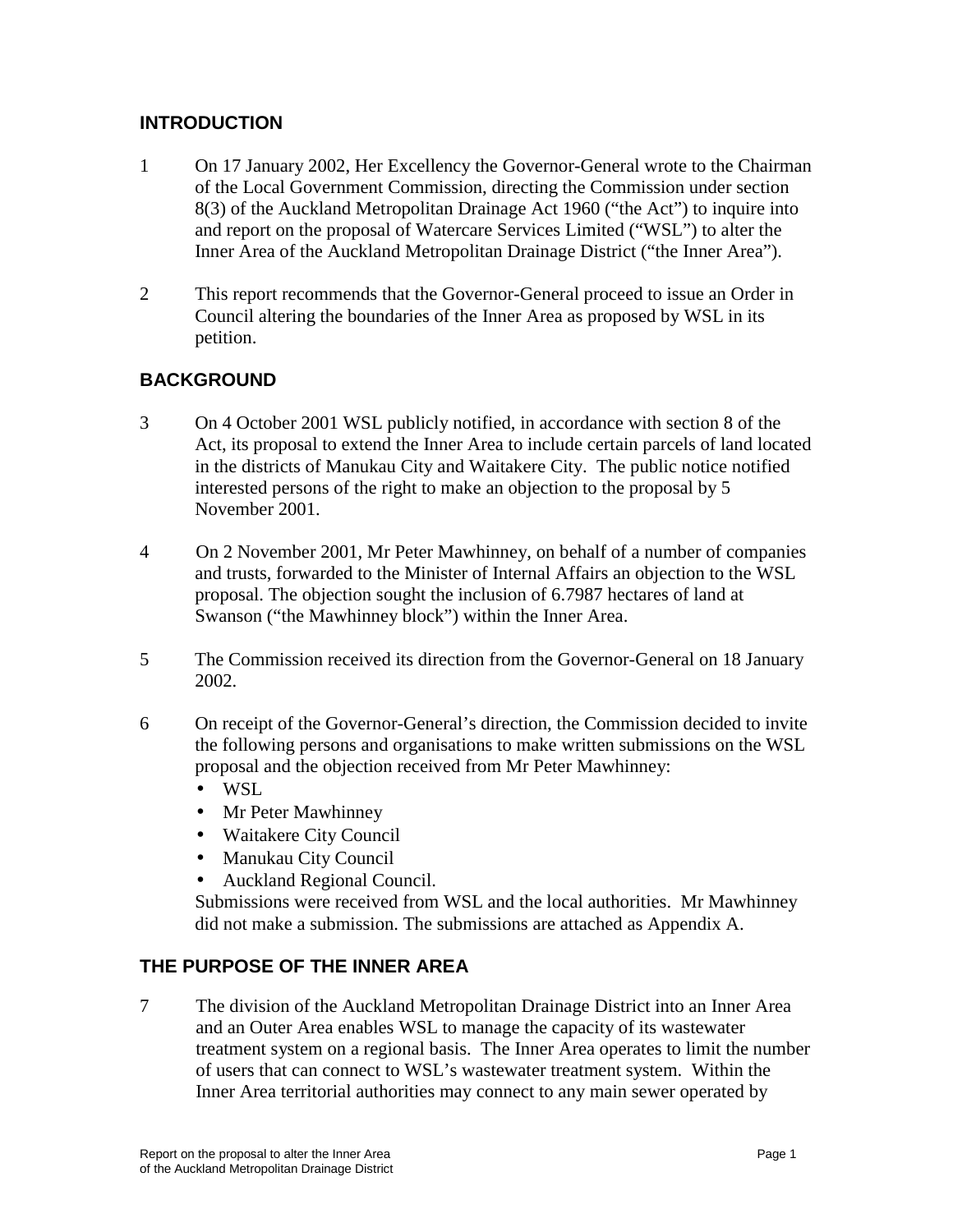WSL. In the Outer Area territorial authorities may only connect to the WSL system with the consent of WSL and on such conditions as may be agreed with WSL.

- 8 A map showing the existing boundary of the Inner Area, the land which is the subject of the WSL proposal, and the Mawhinney block is attached as Appendix B.
- 9 The map also shows the position of the Metropolitan Urban Limits. The boundaries of the Inner Area and the Metropolitan Urban Limits are for the most part coterminous. In a small number of areas the two boundaries are not coterminous – this is principally due to planning changes instituted by local authorities over time. The Metropolitan Urban Limits are established by the Auckland Regional Policy Statement, and they set the limits of future urban growth in greater Auckland. District plans are required to be consistent with the Auckland Regional Policy Statement and may only zone land within the Metropolitan Urban Limits for urban development.

## **PRELIMINARY CONSIDERATION**

10 After an initial consideration of the WSL proposal, Mr Mawhinney's objection and the submissions received, the Commission came to a preliminary view that it had no jurisdiction to consider Mr Mawhinney's request for the inclusion of the Mawhinney block within the Inner Area. On 28 March 2002, the Commission's Chief Executive Officer, at the behest of the Commission, wrote to Mr Mawhinney informing him of the Commission's preliminary view regarding jurisdiction and inviting him to comment on two specific issues by 12 April 2002. A copy of the letter is attached as Appendix C. Relevant paragraphs of that letter follow:

> *The Commission's preliminary view is that any objection to a publicly notified proposal must relate directly to that proposal. An objection to a notified proposal can only seek a different boundary alteration (in other words the addition or removal of other land) if it is related to the proposal itself.* It appears to the Commission that there is no relationship between the land you wish to have added to the Inner Area and the land which is the *subject of the Watercare Services proposal. Without such a relationship, the Commission's view is that it has no jurisdiction to consider your request.*

*I accordingly invite your comment on these issues as follows:* 

*1 Do you object to the inclusion of any of the land listed in the Watercare Services application within the Inner Area? To the extent that you do not object to the inclusion of this land within the Inner Area, the Commission will proceed to make a recommendation to the Governor-General on the material before it, without a hearing on the application. (If you do object to the inclusion of the land listed in the Watercare Services Limited*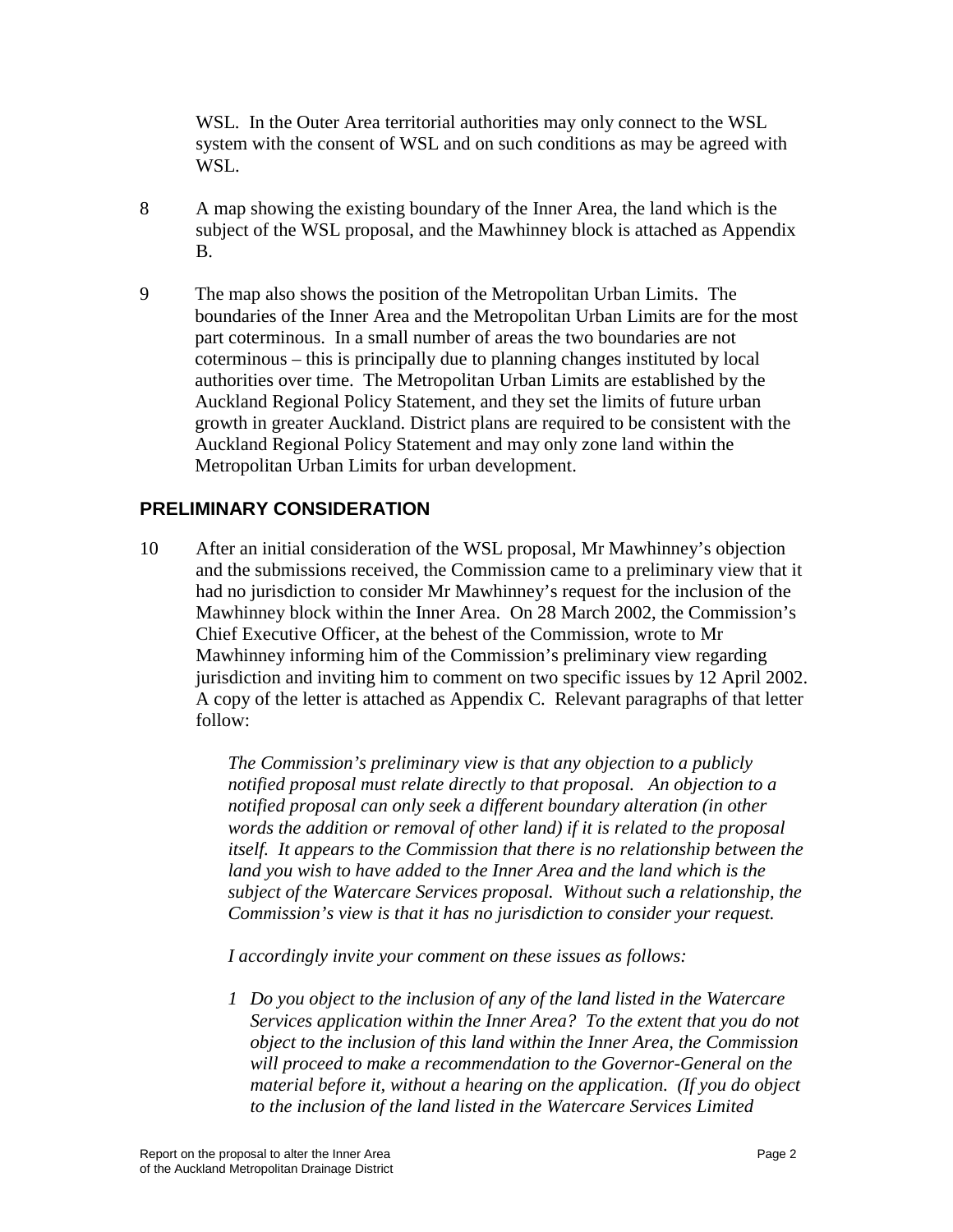*application then you will have the opportunity to speak to your objection at the hearing scheduled for 29 April 2002.)* 

- *2 Is there any relationship between the land described in section 3 of your objection and the land referred to in the Watercare Services application? If so, what is that relationship? If not, on what basis do you say that the Commission has jurisdiction to consider the addition of the land in your objection? (At the hearing scheduled for 29 April you will have the opportunity to outline your views on the nature of any relationship and the issue of the Commission's jurisdiction to consider the addition of the land to the Inner Area.)*
- 11 At the time of writing to Mr Mawhinney the Commission also decided to hold a hearing on the WSL proposal, Mr Mawhinney's objection and the submissions from the interested local authorities. The hearing was scheduled for 29 April 2002 in Auckland.
- 12 Mr Mawhinney did not respond to the Commission's request for his comments by 12 April 2002. He did, however, address the issues at the hearing on 29 April 2002.

## **THE HEARING**

- 13 On 29 April 2002, prior to the hearing commencing, Commissioners Constable and Marshall, accompanied by the Commission's Senior Advisor, travelled to Swanson and viewed the Mawhinney block.
- 14 At the hearing WSL, the Auckland Regional Council, and the Waitakere and Manukau City Councils spoke to their written submissions in support of the proposal proceeding. The relevant aspects of their submissions may be briefly summarised as follows:

*WSL* 

- The Inner Area operates to limit the number of users that can connect to WSL's wastewater treatment system – it also serves a function of managing urban growth through roughly encompassing areas set aside in relevant district plans or the Auckland Regional Policy Statement for urban development.
- The matters raised in the objection would be more appropriately considered in a plan change process under the Resource Management Act 1991.
- The Inner Area is important because it provides the basis for allocating charges to the territorial authorities and a mechanism for managing the capacity of WSL's infrastructure on a regional basis.
- The boundary of the Inner Area has not been altered since 1990.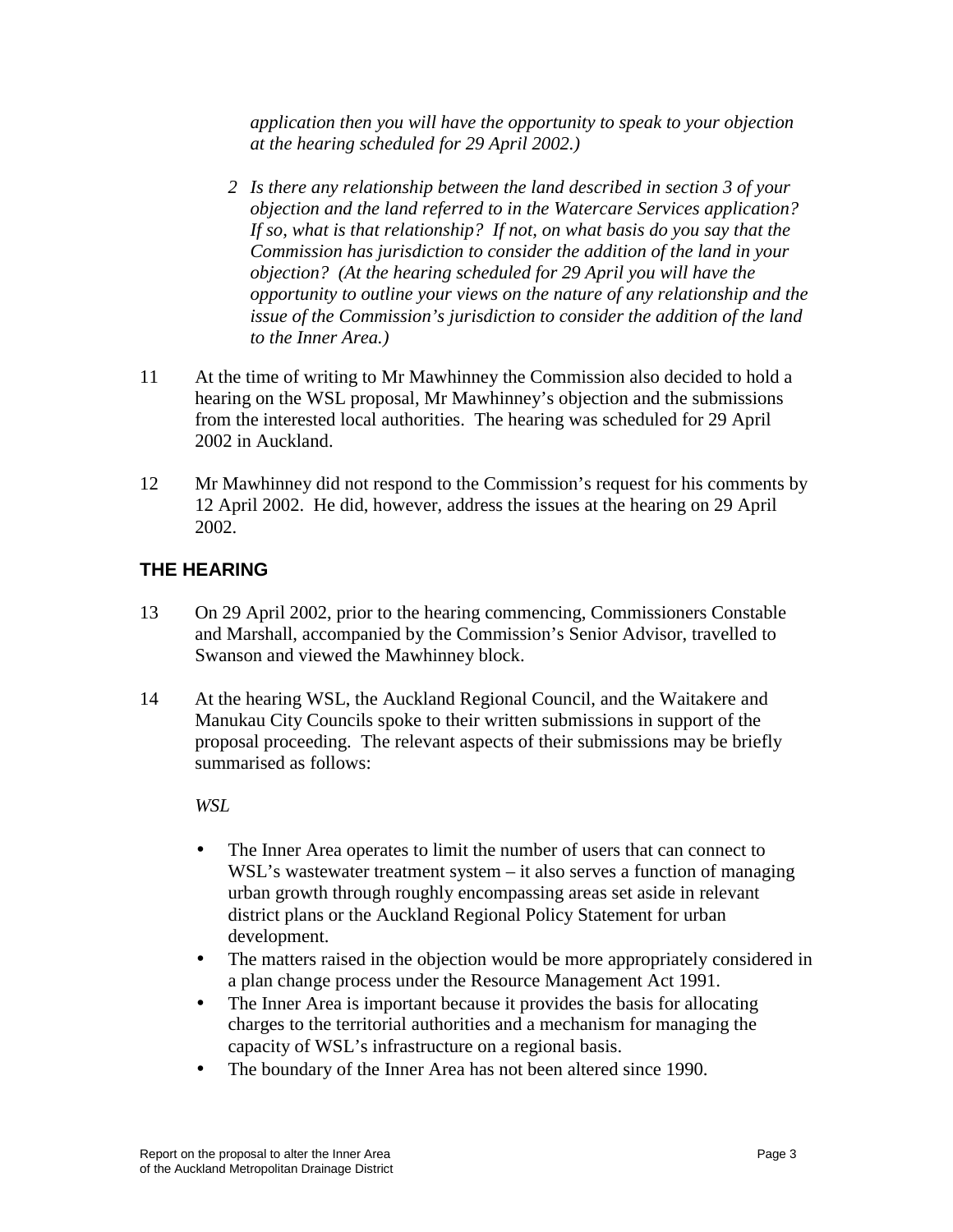- The urban population of the Manukau City district has grown significantly in recent years - the Auckland Regional Policy Statement and the Proposed Manukau District Plan have opened up new areas of land for residential development, and WSL and the Auckland Regional Council have agreed that it would be more appropriate for these areas to be included in the Inner Area.
- In the case of Waitakere City, the Waitakere City Council has rezoned a number of discreet properties for residential development, and both WSL and the Auckland Regional Council have agreed that it would be more appropriate for these areas to be included in the Inner Area.
- Mr Mawhinney's objection is not directed against the extensions to the Inner Area as detailed in WSL's petition but rather seeks to have the Inner Area further extended to cover an additional area of land located in Waitakere City.
- The Mawhinney block is outside the Metropolitan Urban Limits and is not zoned for residential purposes.
- An extension to the Inner Area to encompass the Mawhinney block would be inconsistent with both the Auckland Regional Growth Strategy and the Auckland Regional Policy Statement which has identified the Mawhinney block as being outside the MUL for future growth.
- WSL considers that the Commission does not have the jurisdiction to consider the alterations to the Inner Area proposed by the objection – WSL considers that the Governor-General's discretion under section 8 of the Act is limited to an extension to "any area" proposed by WSL in its petition.
- WSL considers that the Commission can only "inquire into and report upon the said proposals", the "said proposals" being the extension to the Inner Area proposed by WSL in its petition.
- WSL would seek to change the Inner Area boundary to encompass the Mawhinney block if that land were zoned for urban development.

# *Auckland Regional Council*

- Council is opposed to the extension of the Inner Area at Swanson to include the Mawhinney block.
- The Mawhinney block is outside the Metropolitan Urban Limits as defined in the Auckland Regional Policy Statement prepared under the Resource Management Act – all urban development is to be contained inside the Metropolitan Urban Limits, and expansion of urban activities outside the Metropolitan Urban limits is not permitted in terms of the strategic objectives and policies of the Auckland Regional Policy Statement.
- The Mawhinney block is rural land and there is no need to bring the land inside the Inner Area and supply a drainage service.
- Inclusion of the Mawhinney block within the Inner Area when the land is outside the Metropolitan Urban Limits would inevitably add to the pressures for inappropriate urban growth on the edge of the Auckland metropolitan urban area at Swanson.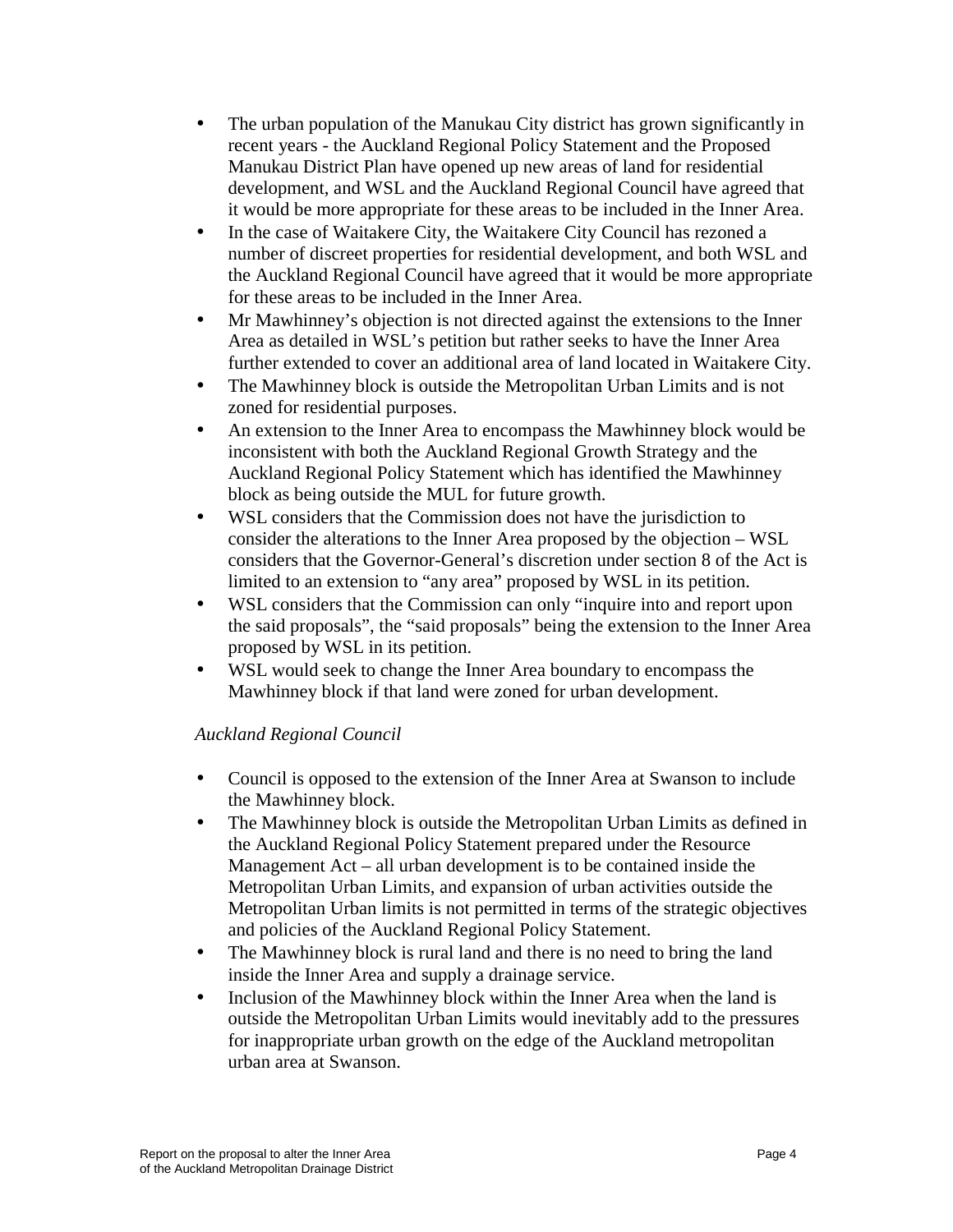#### *Waitakere City Council*

- Council supports the WSL proposal, which is entirely consistent with the Council's planning for urban growth in the Swanson area.
- Council is opposed to the Inner Area being extended to include the additional area identified in the objection.
- Detailed planning recently carried out for the Swanson area has not identified the land referred to in the objection for possible urban development.
- The inclusion of the Mawhinney block within the Inner Area would be inconsistent with the Council's District Plan and with the Auckland Regional Policy Statement.
- Extensions of the Inner Area should only be contemplated where land is intended to be urbanised in the near future.
- The Variation or Plan Change process provides the appropriate mechanism through which changes to the extent of the urban area can be made.

#### *Manukau City Council*

- The availability of land within the City boundaries and also within the Inner Area is now significantly reduced.
- With the expansion of residential subdivision to the outer borders connection to the public wastewater system is recommended in order to minimise any adverse effects.
- Due to the proposed growth of the City additional land for urban development must be made available in accordance with the Auckland Regional Growth Strategy.
- The extension of the Inner Area within Manukau City is urgent, as there are a number of developments that have resource consents waiting on this extension.
- The Mawhinney objection should be declined because the Act is not the appropriate piece of legislation to determine that a piece of land is suitable for development.
- 15 At the hearing Mr Mawhinney tabled and spoke to a submission, which is attached as Appendix D. The relevant aspects of the submission may be briefly summarised as follows:
	- The objector companies subdivide land and sell, lease or rent the resultant allotments to people who wish to build their own homes.
	- The objectors consider that a proposal to change the location of the single Inner Area boundary brings on the right of any person to make objections on any part of the boundary.
	- The objectors submit that the Governor-General is not limited to considering areas that may have been listed in the originating WSL petition.
	- The exercise of the boundary change under section 8 of the Act is to get the whole of the boundary right, not just parts of it – it is intended to be a fresh look at the location of the whole of the Inner Area.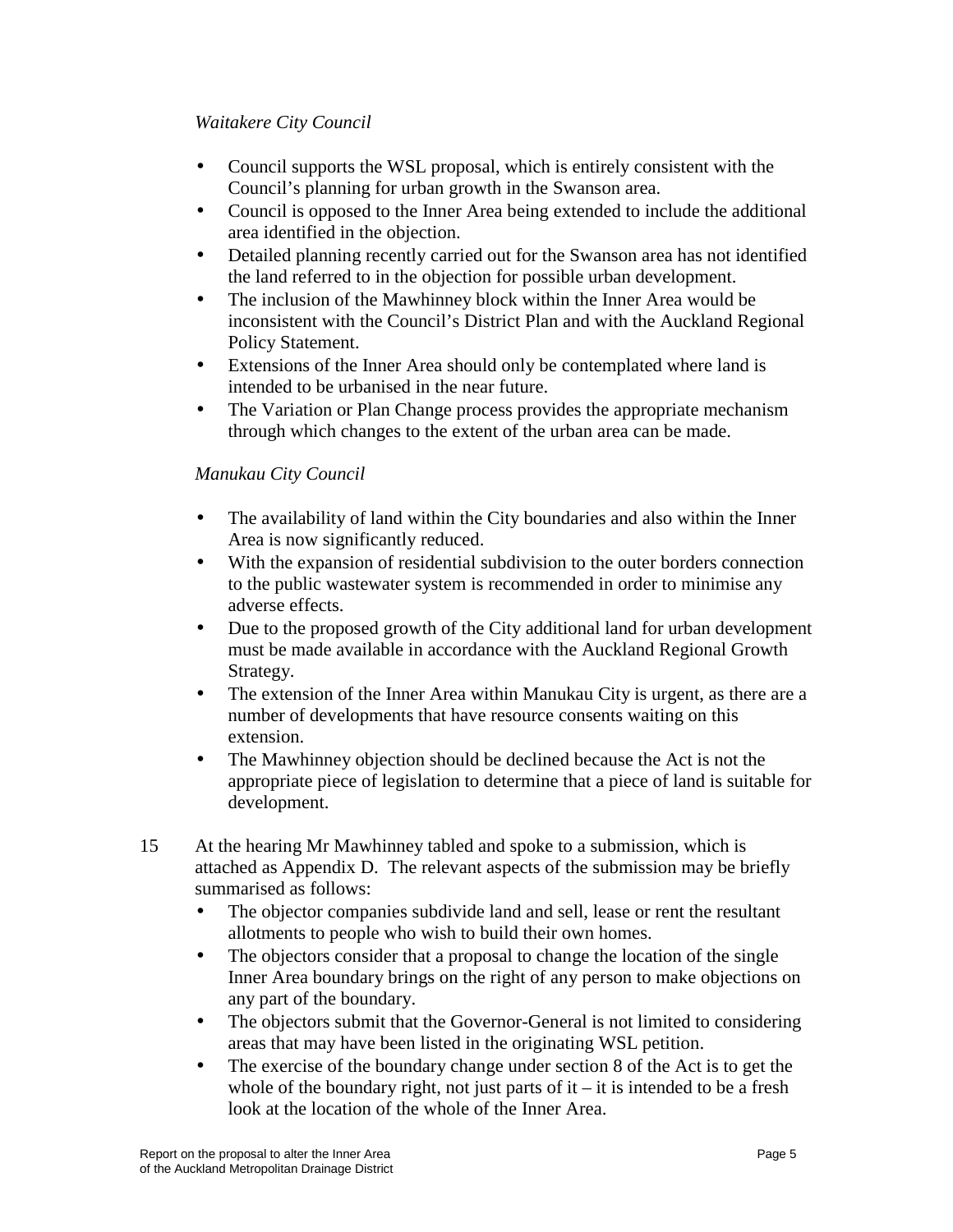- It is the Governor-General who decides the extent of the changes to the boundary, not the originating petitioner - the Governor-General may include or exclude areas of land by changing the boundary on an area by area basis, as the Governor-General sees fit.
- Because the Governor-General can include or exclude "any land", it follows that the Commission has the jurisdiction to hear objections on a change to the Inner Area boundary outside of the specific locations referred to in the public notice.
- The Auckland Regional Council has imposed restrictions as to where people may build their homes on urban sized allotments, which is to within a certain line (the Metropolitan Urban Limits) around the metropolitan area.
- There is a large deficit in the supply of allotments in which to accommodate the population growth*.*
- The subdivision of the Mawhinney block would be easier bureaucratically if the Mawhinney block was included in the Metropolitan Urban Limits – to make the change to the Metropolitan Urban Limits bureaucratically easier, the Mawhinney block needs to be included in the boundary of the Inner Area.
- The inclusion of the Mawhinney block in the Inner Area would be of great assistance in fighting through a discretionary or non-complying subdivision consent application.
- The only reasons that WSL can give for not including the Mawhinney block in the Inner Area relate to bureaucratic obstacles that have no statutory basis.
- There are three primary relationships between the Mawhinney block and the land referred to in the WSL petition – both kinds of land are desperately needed for subdivision into residential allotments; both kinds of land provide urgently needed opportunities to increase the number of allotments on which homes can be built to stop the New Zealand economy from being wrecked by artificially high real estate values; both kinds of land are linked by the single boundary of the Inner Area of the drainage district to which they are adjacent, and both kinds of land should be included within the boundary.
- 16 Mr Mawhinney and WSL each exercised a right of reply in respect of the submissions made by each party to the hearing.

# **COMMISSION'S DELIBERATION**

#### **Jurisdiction**

- 17 Following the hearing of the submissions of the interested parties the Commission decided that the first matter that it had to consider was whether it had the jurisdiction to consider Mr Mawhinney's request that the Mawhinney block be included in the Inner Area.
- 18 The Commission notes that Mr Mawhinney sought to have a parcel of land which is quite unrelated to any areas sought to be included in the Inner Area by the WSL proposal. In the view of the Commission Mr Mawhinney was seeking to advance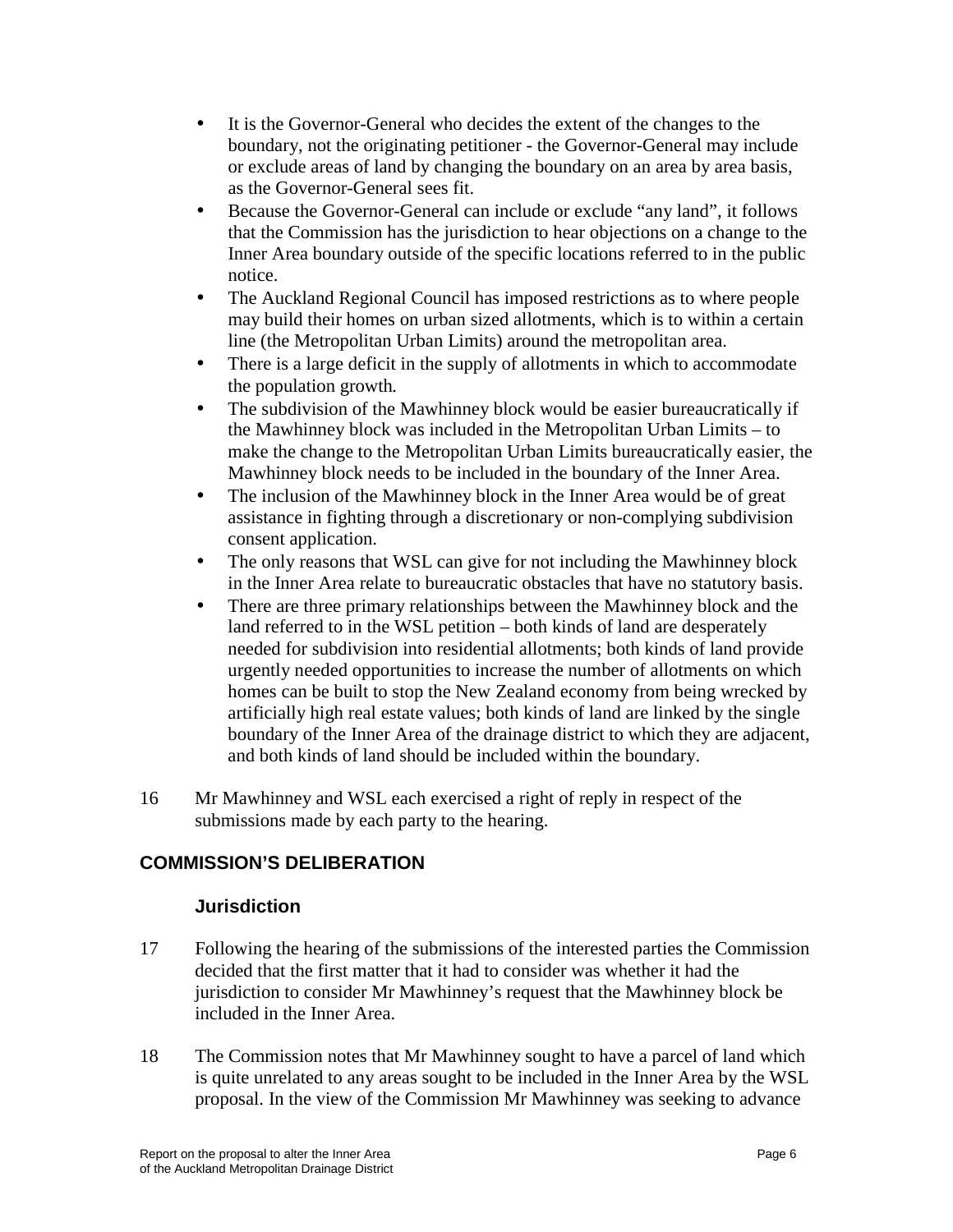a proposal which is quite separate from the WSL proposal. Mr Mawhinney acknowledged to the Commission that his motivation was to have the land included in the Inner Area to facilitate its subdivision. Unlike the land which is the subject of the WSL petition, the Mawhinney land is currently rural land which is not zoned for urban development.

- 19 At the hearing, in response to a question posed by the Chairman, Mr Mawhinney acknowledged that he had no objection to the specific parcels of land listed in the WSL petition being included in the Inner Area.
- 20 Given the lack of relationship between Mr Mawhinney's request and the WSL proposal, and the fact that he has no concerns regarding the inclusion of the parcels of land identified by WSL for inclusion in the Inner Area from proceeding to be included in the Inner Area, the Commission is satisfied that there is no substantive objection to the WSL proposal.
- 21 The Commission is of the view that the scheme of the Act does not permit an entirely separate and unrelated proposed alteration to be advanced by way of an objection to a petition from WSL or one of the relevant territorial authorities. That, in its view, must apply to the objection lodged by the companies and trusts represented by Mr Mawhinney. The Commission, therefore, is of the view that it does not have jurisdiction to consider Mr Mawhinney's request.

# **The WSL Proposal**

22 While the Commission is of the view that it does not have jurisdiction to consider Mr Mawhinney's request, it is satisfied that the WSL proposal is appropriate in order to provide the necessary wastewater reticulation to identified growth areas in the greater Auckland area. It recommends that the Governor-General proceed to issue an Order in Council to alter the Inner Area of the Auckland Metropolitan Drainage District as proposed by WSL in its petition.

# **RECOMMENDATION**

- 23 The Commission recommends that the Governor-General:
	- a. **note** that there is no substantive objection to the specific parcels of land identified in the WSL petition for inclusion in the Inner Area;
	- b. **note** that the Commission considers that it does not have jurisdiction to consider Mr Mawhinney's request that the Mawhinney block be included within the Inner Area of the Auckland Metropolitan Drainage District;
	- c. **note** that the WSL proposal is appropriate in order to provide the necessary wastewater reticulation to identified growth areas in the greater Auckland region; and